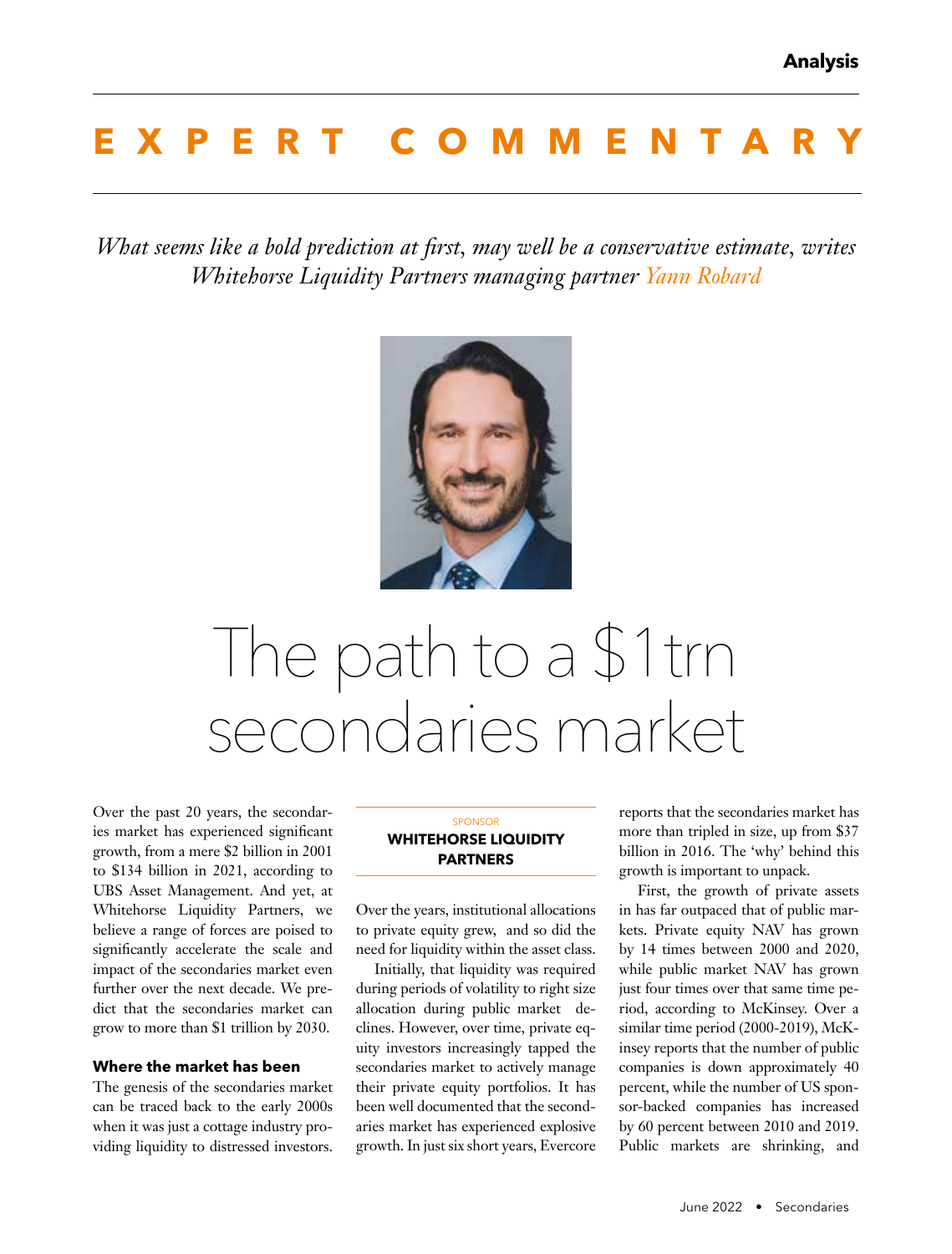private equity is growing.

Second, an inherent problem with private markets is their illiquidity. As increasing institutional capital has been directed to private assets, the secondaries market has grown in parallel. The growth and increasing sophistication of the secondaries market helps to mitigate the illiquidity issue. LPs are becoming more thoughtful and strategic regarding how they manage their portfolios. GPs are utilizing the secondaries market as a means to retain ownership of high conviction portfolio companies and are increasingly sophisticated in their management company oversight.

Herein lies the importance of the secondaries market – it provides liquidity to an otherwise illiquid asset class.

### **Where we are now**

The secondaries market is at an interesting inflection point. As we enter 2022, it is evident that many LPs are struggling with their private equity allocations. Investors have been victims of their own success. Private equity has performed well over the past two decades. In fact, McKinsey reports that 2021 was a banner year for private equity. However, the majority of this performance can be attributed to growth in valuation as opposed to liquidity, leaving investors overexposed to the asset class. Distributions over the course of 2021 were in-line with previous years, yet LPs' unrealized portfolios increased rapidly, McKinsey reports.

This has led to investors being overallocated to private equity ahead of what is expected to be a record fundraising market in 2022. We are seeing GPs come back to market faster and with larger funds. Based on McKinsey's research on the 20 fastest growing fundraisers, the average flagship fund size more than doubled to over \$10 billion between 2017 and 2021. At the same time, the period between fundraises has been cut nearly in half, shortening to 35 months over the past five years relative to 60 months for the previous five. Those same fundraisers have

also broadened their product offerings over the same time, with the number of funds offered per GP having grown from 1.7 to 2.3 products, on average.

LPs are generally looking to re-up with existing relationships, support their long-term GP partners as they embark on new strategies, and commit to new managers, but are struggling to find the allocation and liquidity to do so. Volatility in the first half of 2022 has only compounded this issue further as LPs tread cautiously with deployment against a backdrop of uncertainty in the market and unclear liquidity prospects.

The secondaries market can enable LPs to actively manage their exposure and tactically reallocate through all market environments. GPs can increasingly turn to the secondaries market as a means to generate liquidity for their LPs through continuation funds, while retaining ownership of prized portfolio companies for the next growth stage.

## **Where we are going**

LPs accessing the secondaries market to manage over-allocation is just one use case. Secondaries market volume has also benefited from the rapid rise in GP-led transactions over the past three years in particular. In fact, GPled transactions represented more than half of the volume in 2021, according to Preqin. We believe a number of factors will support the secondaries market's growth well in excess of 2021's record volume to over \$1 trillion by 2030.

We believe the core drivers are simple and twofold. First is the broader growth of the private capital market. Since 2016, the global private capital market has nearly doubled, growing by an average of approximately \$1 trillion annually from \$5 trillion in 2016 to nearly \$10 trillion in 2020, according to Preqin. According to Preqin, the latest estimate sits at approximately \$12 trillion in Q3 2021. This equates to 15- 20 percent growth per year. Assuming a more muted go-forward growth rate of 10 percent, the broader private capital market could reach over \$15 trillion by 2025 and \$25 trillion by 2030.

The second driver is the growth of the churn rate in private capital assets. Since 2016, data from Evercore and Preqin suggests that the annual volume of the secondaries market has represented roughly 1 percent of private capital assets under management. We believe that churn rate could grow to 4 percent by 2030 for several reasons.

- **1. Increasing sophistication of LPs.** For public market investors, rebalancing a portfolio is a common occurrence. However, private market investors have historically maintained a commit and hold strategy. We have begun to see LPs proactively managing exposure to private assets and they are often using the secondaries market to do so. Over the next decade, as institutional investors grow their private equity programs, we anticipate they will require even more active management and will evolve from a commit and hold strategy to a commit and actively manage strategy. The secondaries market can enable this.
- **2. The rise of GP-led transactions.** There has been a proliferation in GP-led single and multi-asset continuation funds in recent years. In fact, these transactions represented 51 percent of 2021 secondaries market deal volume, according to Preqin. GPs have awakened to the fact that through continuation funds, they are not beholden to realizing their portfolio companies after a typical three- to six-year hold period. They can give their LPs the option, but not the obligation for liquidity and/or maintaining ownership of select assets. We believe that 10 years from now, a GP that is not using GP-led transactions as a tool will be left behind, similar to how operational value-add evolved over the past 10 years.
- **3. Blurring lines of GP stakes and secondaries.** Private equity GPs are seeing themselves not merely as fund managers but as sophisticated